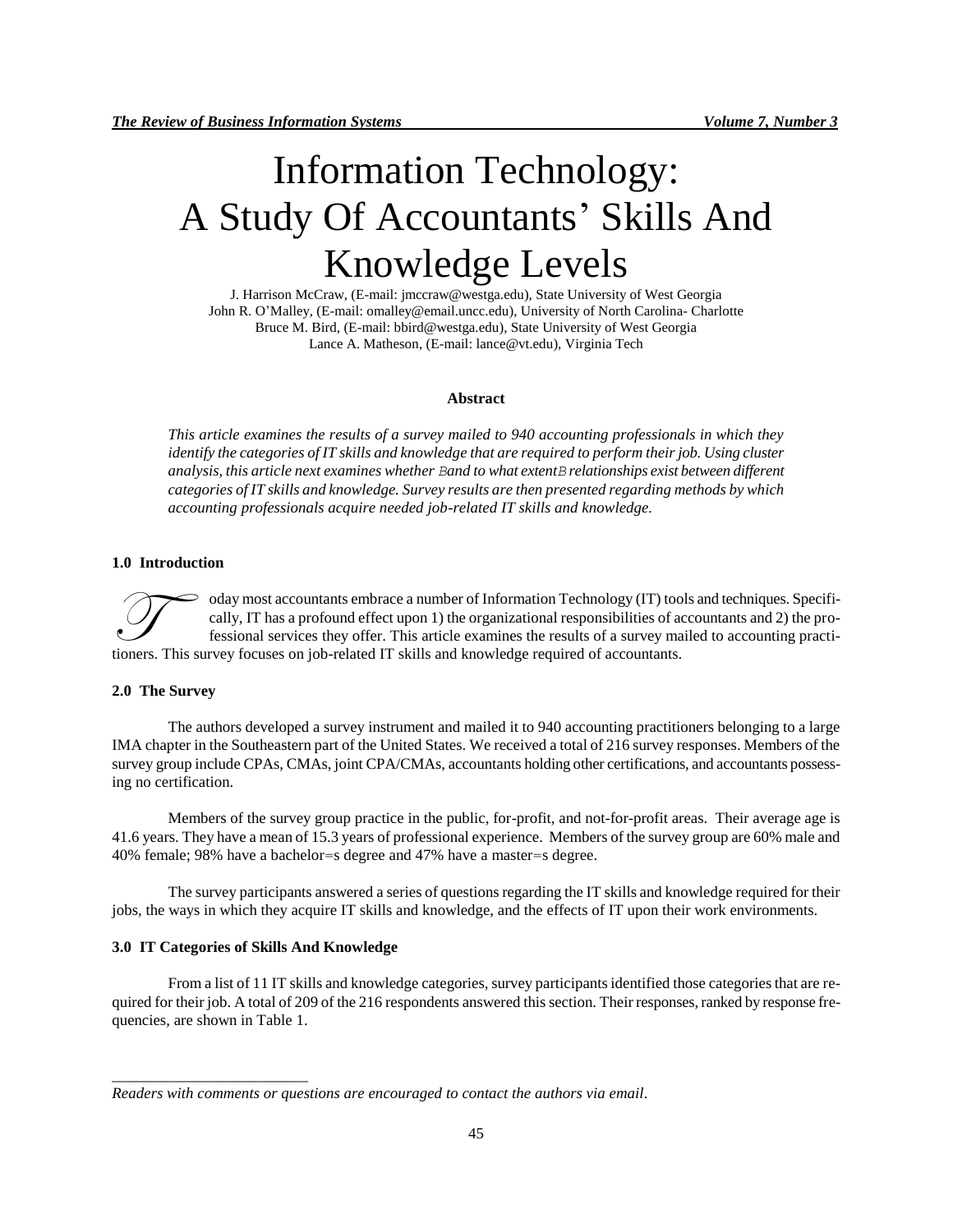|    | <b>Skills and Knowledge</b>       | Yes | N <sub>0</sub> | <b>Proportion Yes</b> |
|----|-----------------------------------|-----|----------------|-----------------------|
|    | <b>Basic Application Programs</b> | 207 |                | 0.99                  |
|    | <b>Basic Computer Tasks</b>       | 204 |                | 0.98                  |
|    | <b>Basic Hardware</b>             | 190 | 19             | 0.91                  |
|    | <b>Computer Operating Systems</b> | 187 | 22             | 0.89                  |
|    | Client/Server Environment         | 124 | 85             | 0.59                  |
| 6  | <b>Accounting Software</b>        | 120 | 89             | 0.57                  |
|    | Database Software                 | 109 | 100            | 0.52                  |
| 8  | <b>Network Operating Systems</b>  | 86  | 123            | 0.41                  |
| 9  | Data Telecommunications           | 84  | 125            | 0.40                  |
| 10 | <b>ERP</b> Software               | 75  | 134            | 0.36                  |
|    | Mainframe/Terminal Environment    | 68  | 141            | 0.33                  |

**Table 1 Job-Related IT Skills and Knowledge Required of Employee**

Over 89% of the respondents indicated that the first four categories listed in Table 1 of IT knowledge are required for their job. Of the 209 respondents surveyed, 207 indicated that basic application program knowledge is required. This includes familiarity with popular word processing programs such as Word or WordPerfect; spreadsheet programs such as Lotus 1-2-3 and Excel; and e-mail. In addition, almost all respondents reported that knowledge of basic computer tasks, such as working with folders and managing computer files, is necessary. Finally, accountants are generally required to know about basic computer hardware and computer operating systems.

Over 52% of the accounting professionals surveyed indicated that the fifth, sixth, and seventh categories mentioned above are also necessary for their job. These include familiarity with the client/server environment, accounting software packages, and database software. Finally, 41% or fewer of the respondents indicated that each of the last four categories were important for their job.

In addition, the accountants surveyed believe that knowledge of client/server computing (59%) is more important than that of the main frame/terminal computing environment (33%). This matches industry movement from the mainframe environment to the client/server environment.

#### **4.0 Cluster Analysis**

The results in Table 1 suggest that relationships exist between different categories of IT skills and knowledge. In order to examine to what extent such relationships exist, the authors performed cluster analysis on the IT knowledge categories. Cluster analysis categorizes individual responses into groups that are based upon similar traits. We determined that a 4-cluster solution fits the data. The results of the cluster analysis are shown in Table 2.

| <b>Cluster</b> | <b>IT Skills and Knowledge</b>                                                      |  |  |  |
|----------------|-------------------------------------------------------------------------------------|--|--|--|
|                | Basic Computer Tasks such as working with folders and file management               |  |  |  |
|                | Basic Application Programs such as spreadsheets, e-mail, virus software             |  |  |  |
|                | Basic Computer Hardware such as printers, personal computers, multifunction devices |  |  |  |
|                | Computer Operating Systems such as Windows 98/2000, Mainframe operating systems     |  |  |  |
|                | Client/Server Environment                                                           |  |  |  |
|                | Mainframe/Terminal Environment                                                      |  |  |  |
|                | Data Telecommunications                                                             |  |  |  |
|                | Network Operating Systems such as NT, Unix, Novell Netware                          |  |  |  |
| 3              | Accounting Software Package such as Peachtree or QuickBooks                         |  |  |  |
| $\overline{4}$ | ERP Software such as PeopleSoft, SAP, Oracle                                        |  |  |  |
|                | Database Software such as Access, Oracle 8, SOL Server                              |  |  |  |

| Table 2 Classification of IT Skills and Knowledge Clusters |  |  |
|------------------------------------------------------------|--|--|
|                                                            |  |  |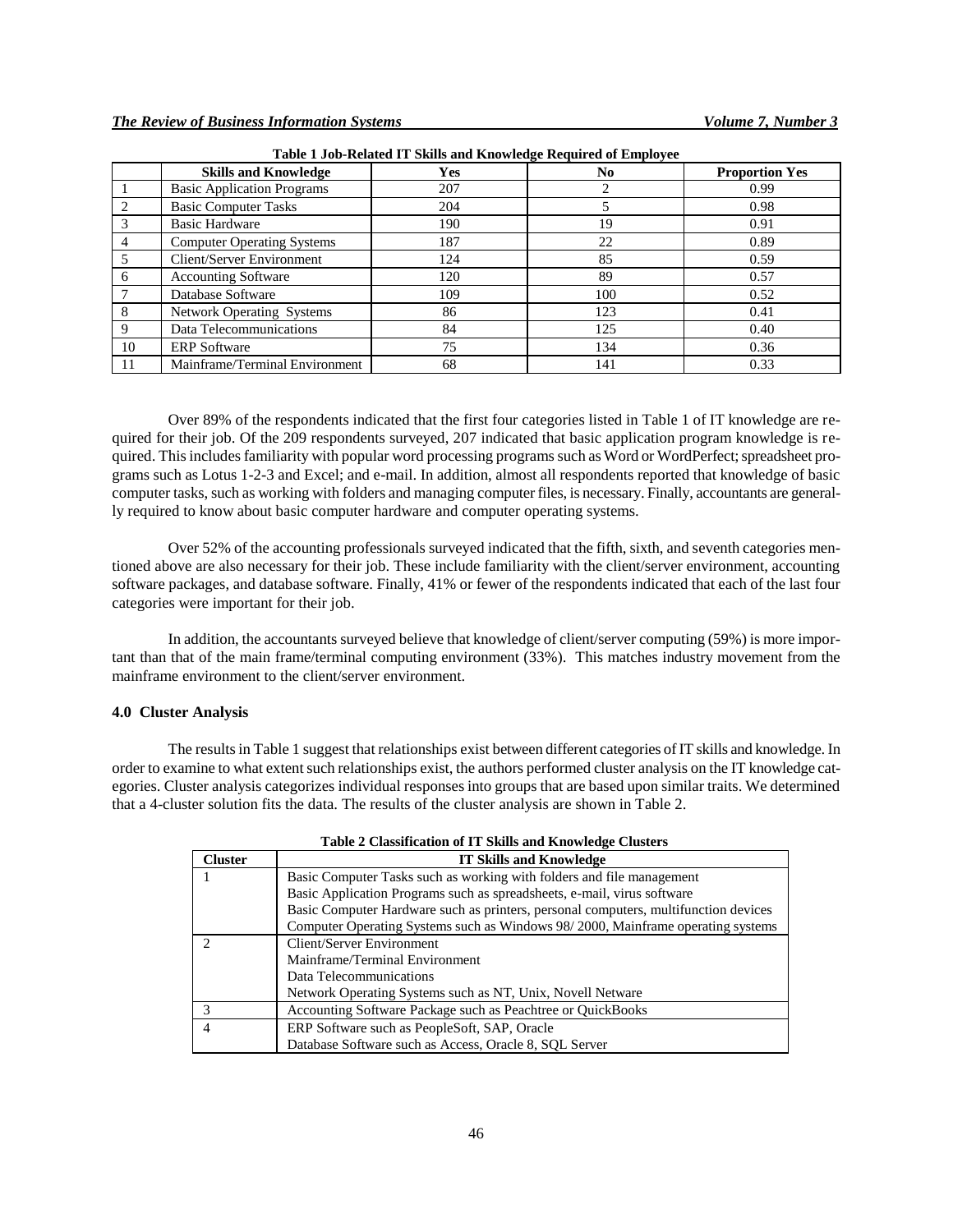The 1<sup>st</sup> cluster consists of relatively basic IT skills and knowledge. This cluster consists of the first four categories found in Table 1; basic computer tasks, basic application programs, basic hardware, and computer operating systems. The  $2<sup>nd</sup>$ cluster consists of a related group of four ITs used for communications between and among computers. This cluster consists of the following Table 1 categories: client/server environment, mainframe/terminal environment, data telecommunications, and network operating systems.

The 3<sup>rd</sup> cluster consists solely of the specialized accounting software category and included software packages such as Peachtree Accounting or QuickBooks. Concerning the 3<sup>rd</sup> cluster of IT skills and knowledge, slightly more than 57% of respondents indicated a need to know a specialized accounting software package such as Peachtree Accounting or QuickBooks. It is unclear whether such respondents interpreted the survey question to focus solely upon their use of Peachtree Accounting or QuickBooks, or whether they interpreted the survey question to focus upon their use of Peachtree Accounting, QuickBooks, or *other* specialized accounting software packages. One possibility is that the accountants surveyed are more inclined to use Peachtree Accounting or QuickBooks at work. A second possibility is that the respondents typically work for organizations that are more inclined to use customized or proprietary accounting software packages.

The 4<sup>th</sup> cluster, consisting of the ERP software and database software categories found in Table 1, involves related technologies. ERP software is usually highly dependent upon database software. Both also tend to be relatively complex technologies.

# **5.0 Implications Of IT Skills And Knowledge Levels**

Based on the survey responses and the analysis presented in Tables 1 and 2, virtually all employers require their accountants to have basic IT skills and knowledge. Due to survey limitations, it is not known if such basic skills and knowledge are an employment prerequisite or are acquired on the job. While most employers expect their employees to be, at a minimum, Acomputer literate@, some of employers may provide their new hires with a certain period of time within which to acquire needed IT skills and knowledge.

The more complex IT skills and knowledge found in the  $2<sup>nd</sup>$  and  $4<sup>th</sup>$  clusters are less likely to be required by employers than those in the 1st cluster. Respondents indicate that they regularly acquire new IT skills and knowledge. Alternatively, the lower response rate in the  $2<sup>nd</sup>$  and  $4<sup>th</sup>$  clusters may reflect that these IT skills and knowledge are not required of employees for completing their current job assignments.

Moreover, in difficult economic times, some firms may reduce their accounting staff to the point where the employees who remain do not have enough time to learn and implement the more complex technologies mentioned above. While evidence exists that organizations are adopting more complex information technologies, many of these organizations may be reluctant to invest in the IT intellectual capital of their accounting employees. Survey participants averaged only 17.5 hours of Aformalized@ IT training per year. The accountants surveyed indicated their need for additional Aformalized@ IT training.

### **6.0 Acquiring IT Skills And Knowledge**

Another part of our survey examined how accountants are acquiring new IT skills and knowledge from among the nine methods listed in Table 3.

The respondents ranked their top 3 methods for acquiring IT skills and knowledge. For the most important method, respondents selected the number  $A1@$ ; for the second, the number  $A2@$ ; and for the third,  $A3@$ . Not all respondents correctly filled out this portion of the survey. As a result, a total of 177 usable responses remained. Table 3 lists the number of ranked responses for the nine methods of learning IT.

In order to gain insight into how accountants perceived the nine different IT learning methods, a Weighted Score is calculated for each of the methods. The Weighted Score is calculated by multiplying the number of A1@ responses by